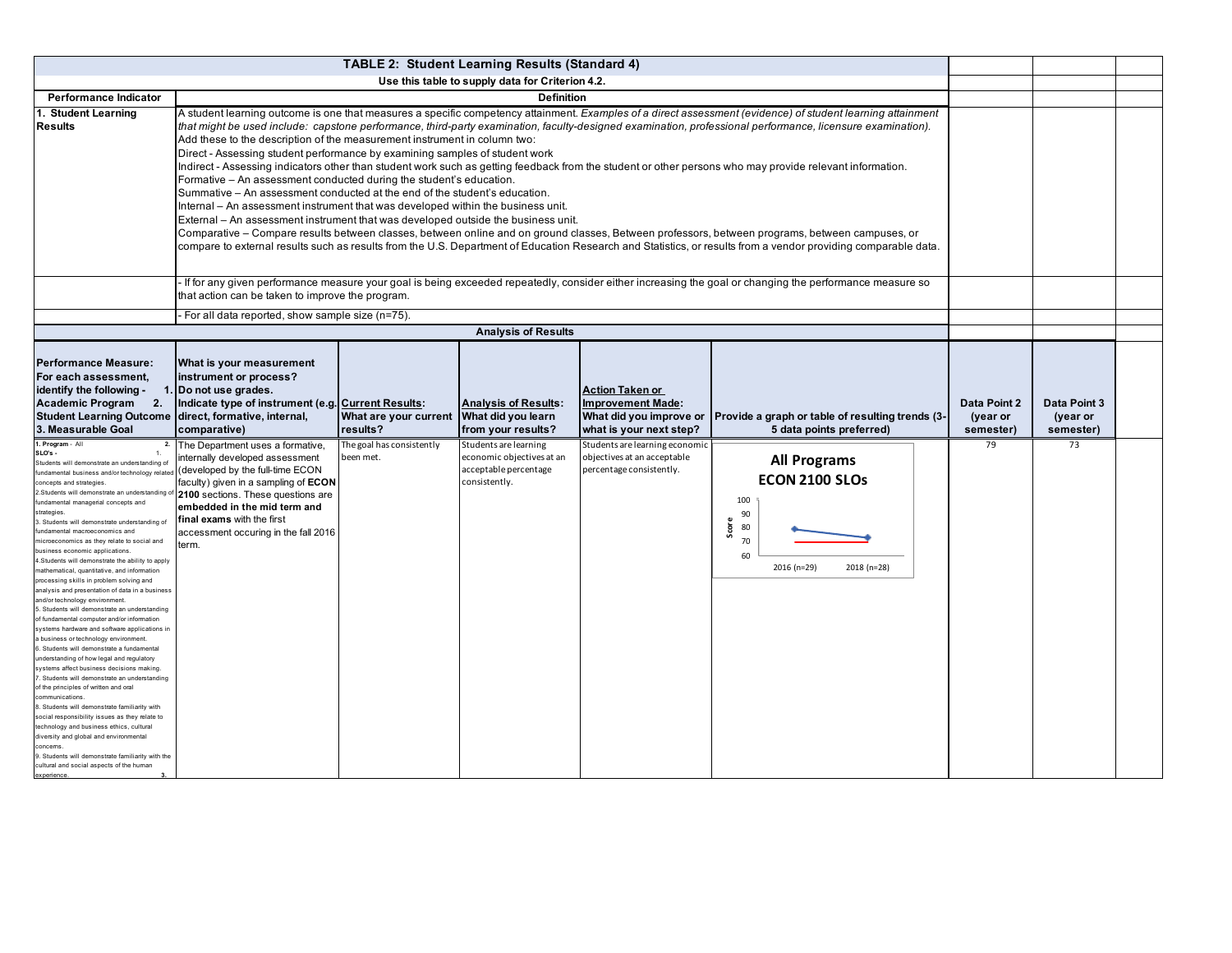|                                                                                                                                                                                       |                                                                                                                                                   |                                                      | <b>Analysis of Results</b>                        |                                                                               |                                                                                                      |                                       |                                       |  |
|---------------------------------------------------------------------------------------------------------------------------------------------------------------------------------------|---------------------------------------------------------------------------------------------------------------------------------------------------|------------------------------------------------------|---------------------------------------------------|-------------------------------------------------------------------------------|------------------------------------------------------------------------------------------------------|---------------------------------------|---------------------------------------|--|
| <b>Performance Measure:</b><br>For each assessment,<br>identify the following -<br>Academic Program 2.<br>Student Learning Outcome direct, formative, internal,<br>3. Measurable Goal | What is your measurement<br>instrument or process?<br>1. Do not use grades.<br>Indicate type of instrument (e.g. Current Results:<br>comparative) | What are your current What did you learn<br>results? | <b>Analysis of Results:</b><br>from your results? | <b>Action Taken or</b><br><b>Improvement Made:</b><br>what is your next step? | What did you improve or Provide a graph or table of resulting trends (3-<br>5 data points preferred) | Data Point 2<br>(year or<br>semester) | Data Point 3<br>(year or<br>semester) |  |
|                                                                                                                                                                                       |                                                                                                                                                   |                                                      |                                                   |                                                                               |                                                                                                      | 70                                    | 70                                    |  |
|                                                                                                                                                                                       |                                                                                                                                                   |                                                      |                                                   |                                                                               |                                                                                                      |                                       |                                       |  |
|                                                                                                                                                                                       |                                                                                                                                                   |                                                      |                                                   |                                                                               |                                                                                                      | $2016(n=29)$                          | $2018(n=28)$                          |  |
|                                                                                                                                                                                       |                                                                                                                                                   |                                                      |                                                   |                                                                               |                                                                                                      |                                       |                                       |  |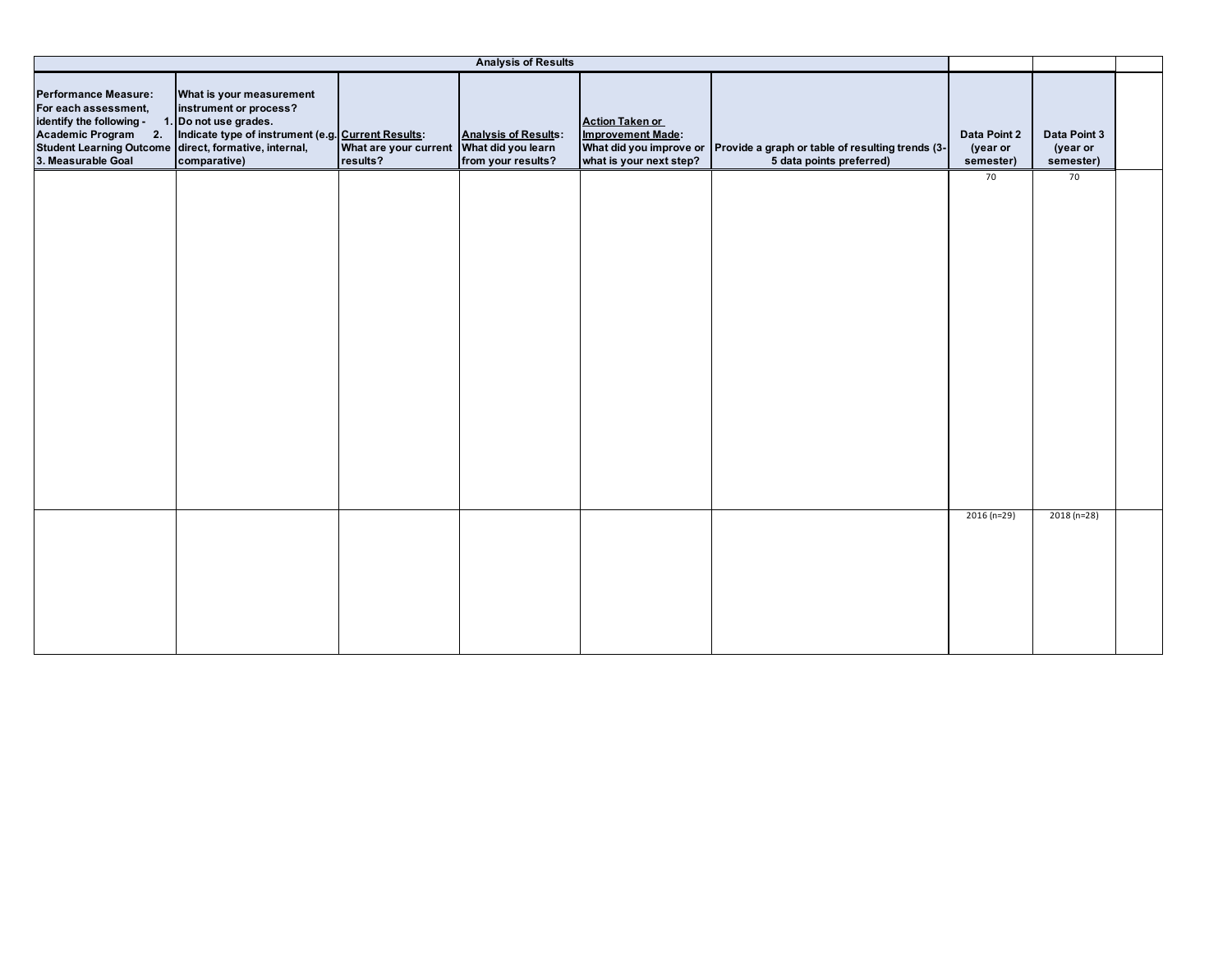| <b>Performance Measure:</b><br>For each assessment,<br>identify the following -<br>Academic Program 2.<br><b>Student Learning Outcome</b><br>3. Measurable Goal                                                                                                                                                                                                                                                                                                                                                                                                                                                                                                                                                                                                                                                                                                                                                                                                                                                                                                                                                                                                                                                                                                                                                                                                                                                                                                                                 | What is your measurement<br>instrument or process?<br>1. Do not use grades.<br>Indicate type of instrument (e.g. Current Results:<br>direct, formative, internal,<br>comparative)                                                     | What are your current What did you learn<br>results? | <b>Analysis of Results:</b><br>from your results?                                            | <b>Action Taken or</b><br><b>Improvement Made:</b><br>What did you improve or<br>what is your next step? | Provide a graph or table of resulting trends (3-<br>5 data points preferred)                                | Data Point 2<br>(year or<br>semester) | Data Point 3<br>(year or<br>semester) |  |
|-------------------------------------------------------------------------------------------------------------------------------------------------------------------------------------------------------------------------------------------------------------------------------------------------------------------------------------------------------------------------------------------------------------------------------------------------------------------------------------------------------------------------------------------------------------------------------------------------------------------------------------------------------------------------------------------------------------------------------------------------------------------------------------------------------------------------------------------------------------------------------------------------------------------------------------------------------------------------------------------------------------------------------------------------------------------------------------------------------------------------------------------------------------------------------------------------------------------------------------------------------------------------------------------------------------------------------------------------------------------------------------------------------------------------------------------------------------------------------------------------|---------------------------------------------------------------------------------------------------------------------------------------------------------------------------------------------------------------------------------------|------------------------------------------------------|----------------------------------------------------------------------------------------------|----------------------------------------------------------------------------------------------------------|-------------------------------------------------------------------------------------------------------------|---------------------------------------|---------------------------------------|--|
| Program - All<br>1.<br>Students will demonstrate an understanding o<br>fundamental business and/or technology<br>related concepts and strategies.<br>2.Students will demonstrate an understanding<br>of fundamental managerial concepts and<br>strategies.<br>3. Students will demonstrate understanding of<br>fundamental macroeconomics and<br>microeconomics as they relate to social and<br>business economic applications.<br>4. Students will demonstrate the ability to apply<br>mathematical, quantitative, and information<br>processing skills in problem solving and<br>analysis and presentation of data in a business<br>and/or technology environment.<br>5. Students will demonstrate an understanding<br>of fundamental computer and/or information<br>systems hardware and software applications<br>in a business or technology environment.<br>6. Students will demonstrate a fundamental<br>understanding of how legal and regulatory<br>systems affect business decisions making.<br>7. Students will demonstrate an understanding<br>of the principles of written and oral<br>communications.<br>8. Students will demonstrate familiarity with<br>social responsibility issues as they relate to<br>technology and business ethics, cultural<br>diversity and global and environmental<br>concerns.<br>9. Students will demonstrate familiarity with<br>the cultural and social aspects of the human<br>Goal - It is<br>experience.<br>expected that 70% of all students w | The Department uses a formative,<br>internally developed assessment<br>(developed by the full-time ECON<br>faculty) given in a sampling of ECON<br>2200 sections. These questions are<br>embedded in the mid term and final<br>exams. | The goal has consistently<br>been met.               | Students are learning<br>economic objectives at an<br>acceptable percentage<br>consistently. | Students are learning economic<br>objectives at an acceptable<br>percentage consistently.                | <b>All Programs</b><br>ECON 2200 SLOs<br>100<br>90<br>Score<br>80<br>70<br>60<br>2017 (n=31)<br>2019 (n=87) | 77                                    | 76                                    |  |
|                                                                                                                                                                                                                                                                                                                                                                                                                                                                                                                                                                                                                                                                                                                                                                                                                                                                                                                                                                                                                                                                                                                                                                                                                                                                                                                                                                                                                                                                                                 |                                                                                                                                                                                                                                       |                                                      |                                                                                              |                                                                                                          |                                                                                                             | 70                                    | 70                                    |  |
|                                                                                                                                                                                                                                                                                                                                                                                                                                                                                                                                                                                                                                                                                                                                                                                                                                                                                                                                                                                                                                                                                                                                                                                                                                                                                                                                                                                                                                                                                                 |                                                                                                                                                                                                                                       |                                                      |                                                                                              |                                                                                                          |                                                                                                             | 2017 (n=31)                           | 2019 (n=87)                           |  |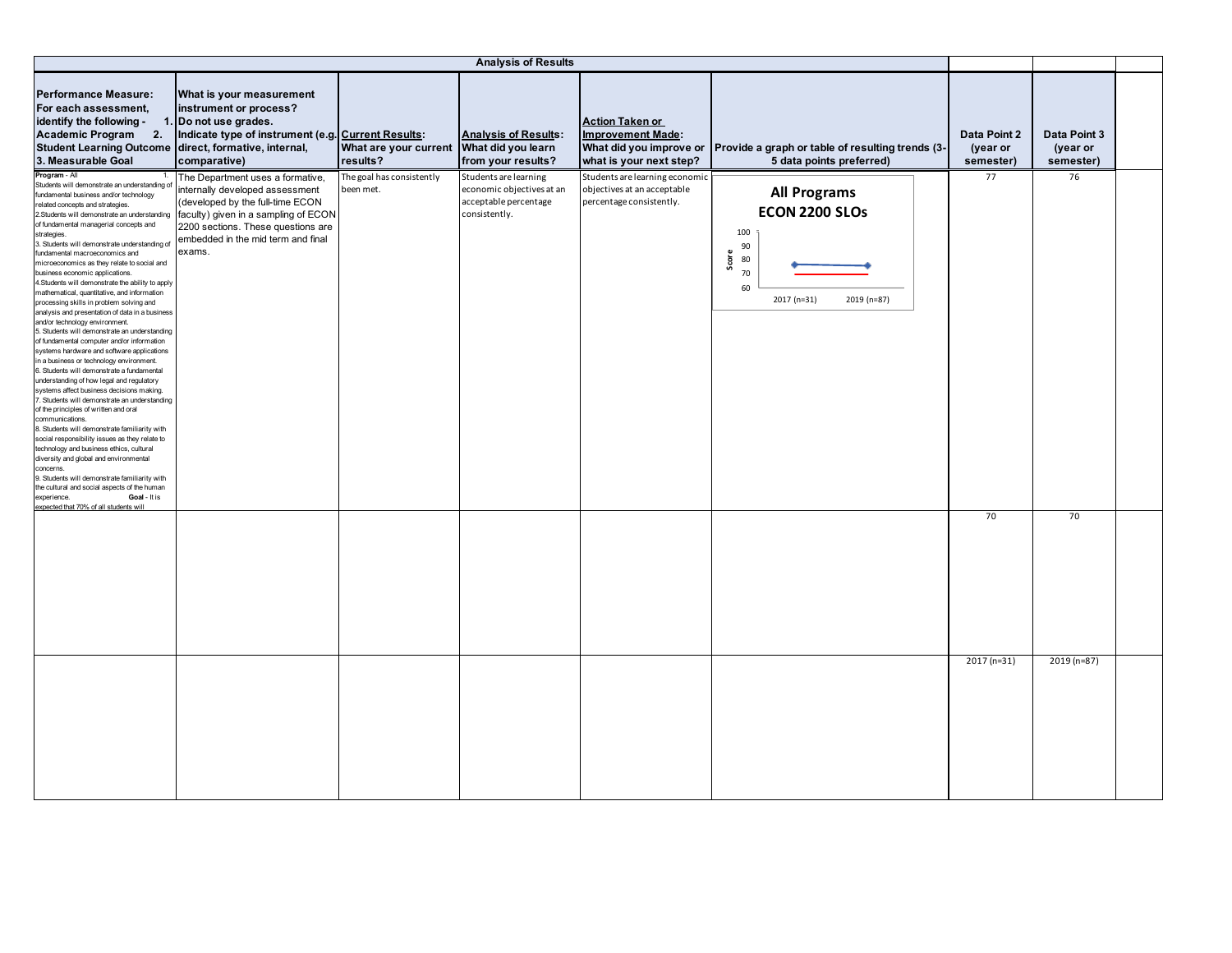|                                                                                                                                                                                                                                                                                                                       |                                                                                                                                                                                                                                                                                    |                                            | <b>Analysis of Results</b>                                                                                                                 |                                                                                                                                           |                                                                                                           |                                       |                                       |                  |
|-----------------------------------------------------------------------------------------------------------------------------------------------------------------------------------------------------------------------------------------------------------------------------------------------------------------------|------------------------------------------------------------------------------------------------------------------------------------------------------------------------------------------------------------------------------------------------------------------------------------|--------------------------------------------|--------------------------------------------------------------------------------------------------------------------------------------------|-------------------------------------------------------------------------------------------------------------------------------------------|-----------------------------------------------------------------------------------------------------------|---------------------------------------|---------------------------------------|------------------|
| <b>Performance Measure:</b><br>For each assessment,<br>identify the following -<br><b>Academic Program</b><br>2.<br>Student Learning Outcome direct, formative, internal,<br>3. Measurable Goal                                                                                                                       | What is your measurement<br>instrument or process?<br>1. Do not use grades.<br>Indicate type of instrument (e.g. Current Results:<br>comparative)                                                                                                                                  | What are your current<br>results?          | <b>Analysis of Results:</b><br>What did you learn<br>from your results?                                                                    | <b>Action Taken or</b><br><b>Improvement Made:</b><br>What did you improve or<br>what is your next step?                                  | Provide a graph or table of resulting trends (3-<br>5 data points preferred)                              | Data Point 2<br>(year or<br>semester) | Data Point 3<br>(year or<br>semester) |                  |
| 1. Program - AAS Business<br>2. SLO's - 80 questions cover<br>the basic core of common<br>business courses with the<br>remaining 20 covering the<br>concentration-oriented courses.<br>These SLO's are on those<br>Master Syllabi<br>3. Goal - AAS students will<br>score 70% or better on the<br>Business Exit Exam. | The Department uses a summative,<br>internally developed assessment<br>(developed by all full-time Business<br>and Technology faculty) that is given<br>to all graduating AAS Business<br>students and referred to as the<br>Business Exit Exam.                                   | The goal has consistently not<br>been met. | Students have no incentive<br>to take this exam seriously as<br>it is widely known that the<br>scores are of no personal<br>effect to them | Replace the Business and<br>Technology Field Tests with<br>Capstone Course Project that<br>are tied to a course and have a<br>consequence | <b>AAS Business Exit Exam</b><br>100<br>90<br>Score<br>80<br>70<br>60<br>2017 (n=9) 2018 (n=7) 2019 (n=7) | 64.5                                  | 66.7                                  | 65.75            |
|                                                                                                                                                                                                                                                                                                                       |                                                                                                                                                                                                                                                                                    |                                            |                                                                                                                                            |                                                                                                                                           |                                                                                                           | 70                                    | 70                                    | 70               |
|                                                                                                                                                                                                                                                                                                                       |                                                                                                                                                                                                                                                                                    |                                            |                                                                                                                                            |                                                                                                                                           |                                                                                                           | 2017 (n=9)                            | $2018(n=7)$                           | 2019 (n=7)       |
| 1. Program - UPAS/AA<br>Accounting, Business Admin,<br>Business Ed, Computer Sci,<br>Econ, Finance, Info Sys, Mgmt,<br>Mktg<br>SLO's - 60 questions come<br>from the common core<br>courses and 40 from the<br>specific program of study. The<br>SLO's can be seen in the<br>Master Syllabi for those                 | The Department uses a summative,<br>internally developed assessment<br>(developed by all full-time Business and<br>Technology faculty) that is given to all<br>2. graduating UPAS/AA students whose<br>concentration was Accounting, and<br>referred to as the Business Exit Exam. | The goal has consistently not<br>been met. | Students have no incentive<br>to take this exam seriously as<br>it is widely known that the<br>scores are of no personal<br>effect to them | Replace the UP Exit Exam with a<br>project or other assessment<br>that is tied to a course and has a<br>consequence                       | <b>UPAS/AA Exit Exam</b><br>100<br>90<br>Score<br>80<br>70<br>60<br>2017 (n=81) 2018 (n=89) 2019 (n=76)   | 65.1                                  | 64.83                                 | 64               |
|                                                                                                                                                                                                                                                                                                                       |                                                                                                                                                                                                                                                                                    |                                            |                                                                                                                                            |                                                                                                                                           |                                                                                                           | 70<br>2017 (n=81)                     | 70<br>2018 (n=89)                     | 70<br>2019 (n=76 |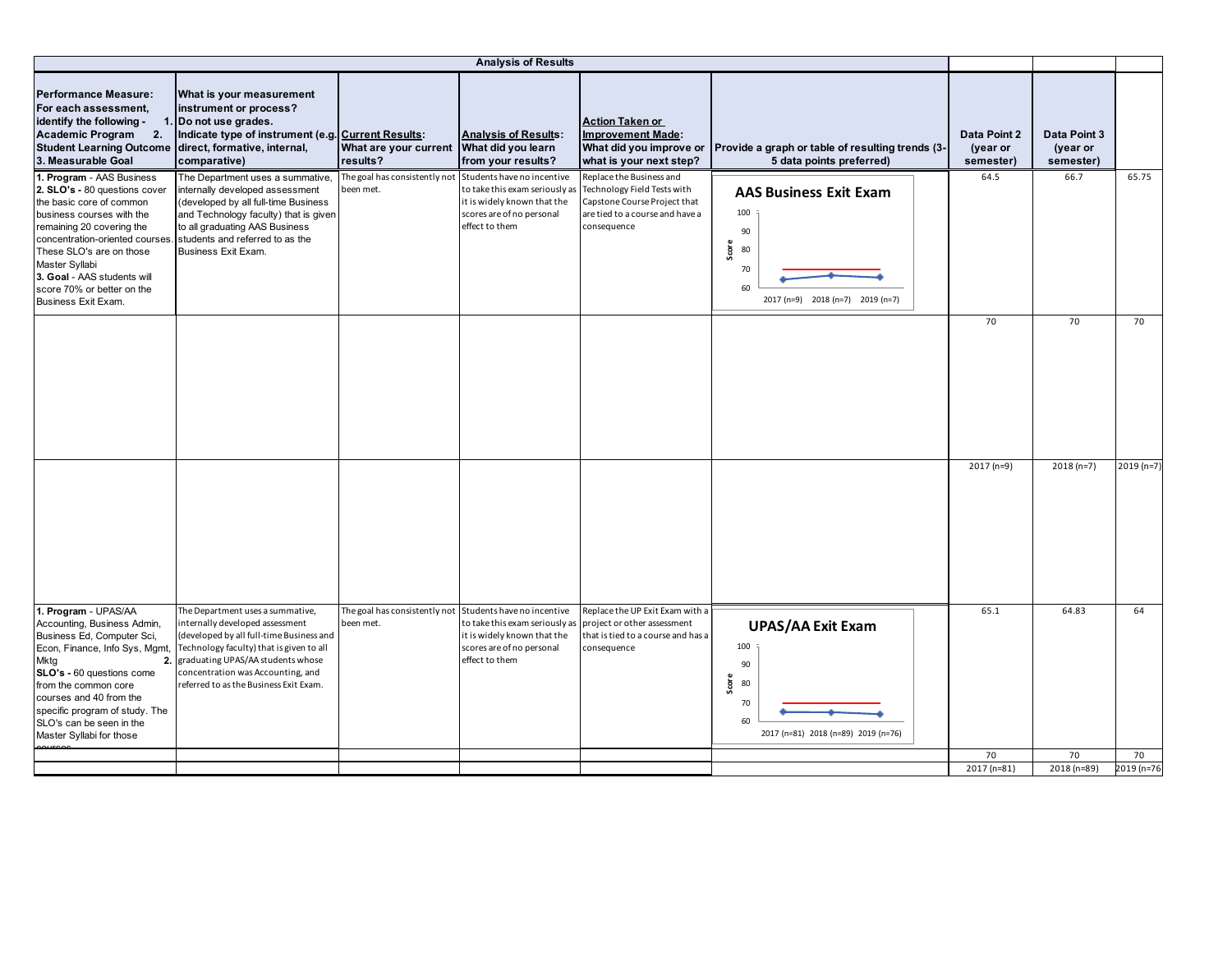|                                                                                                                                                                                                                                                                                                                                                                                                                                                           |                                                                                                                                                                                                                                  |                                                                            | <b>Analysis of Results</b>                                                                     |                                                                                                                                                                 |                                                                                            |                                       |                                       |  |
|-----------------------------------------------------------------------------------------------------------------------------------------------------------------------------------------------------------------------------------------------------------------------------------------------------------------------------------------------------------------------------------------------------------------------------------------------------------|----------------------------------------------------------------------------------------------------------------------------------------------------------------------------------------------------------------------------------|----------------------------------------------------------------------------|------------------------------------------------------------------------------------------------|-----------------------------------------------------------------------------------------------------------------------------------------------------------------|--------------------------------------------------------------------------------------------|---------------------------------------|---------------------------------------|--|
| <b>Performance Measure:</b><br>For each assessment,<br>identify the following -<br><b>Academic Program</b><br>2.<br>Student Learning Outcome direct, formative, internal,<br>3. Measurable Goal                                                                                                                                                                                                                                                           | What is your measurement<br>instrument or process?<br>. Do not use grades.<br>Indicate type of instrument (e.g. Current Results:<br>comparative)                                                                                 | What are your current<br>results?                                          | <b>Analysis of Results:</b><br>What did you learn<br>from your results?                        | <b>Action Taken or</b><br><b>Improvement Made:</b><br>What did you improve or<br>what is your next step?                                                        | Provide a graph or table of resulting trends (3-<br>5 data points preferred)               | Data Point 2<br>(year or<br>semester) | Data Point 3<br>(year or<br>semester) |  |
| 1. Program - AAS in Business<br>Office<br>SLO's<br>a.<br>Plan and execute a project<br>efficiently<br><b>b.</b> Track time used to complete<br>a project<br>c. Complete projects working<br>alone or with a team with<br>frequently changing information<br>d. Identify appropriate<br>resources to problem-solve in<br>the contemporary office<br>Goal - Students will achieve a<br>score of 80% or better on their<br>Capstone projects in ADMN<br>2390 | The Department uses a summative,<br>with Concentration in Business internally developed assessment<br>2. (piloted by the Curriculum Chair of<br>Business and Technology in spring<br>2018 and 2019) used in a Capstone<br>course | The goal has been met during Students appreciated the<br>the pilot period. | were doing and the guidance the Business Exit Exam and<br>received by the industry<br>partners | Continue the use of the<br>practicality of the work they Capstone Projects to replace<br>develop a similar<br>project/assessment to replace<br>the UP Exit exam | <b>Capstone Projects</b><br>100<br>90<br>80<br>Š<br>70<br>60<br>$2018(n=4)$<br>$2019(n=4)$ | 100                                   | 97.5                                  |  |
|                                                                                                                                                                                                                                                                                                                                                                                                                                                           |                                                                                                                                                                                                                                  |                                                                            |                                                                                                |                                                                                                                                                                 |                                                                                            | 80                                    | 80                                    |  |
|                                                                                                                                                                                                                                                                                                                                                                                                                                                           |                                                                                                                                                                                                                                  |                                                                            |                                                                                                |                                                                                                                                                                 |                                                                                            | $2018(n=4)$                           | $2019(n=4)$                           |  |